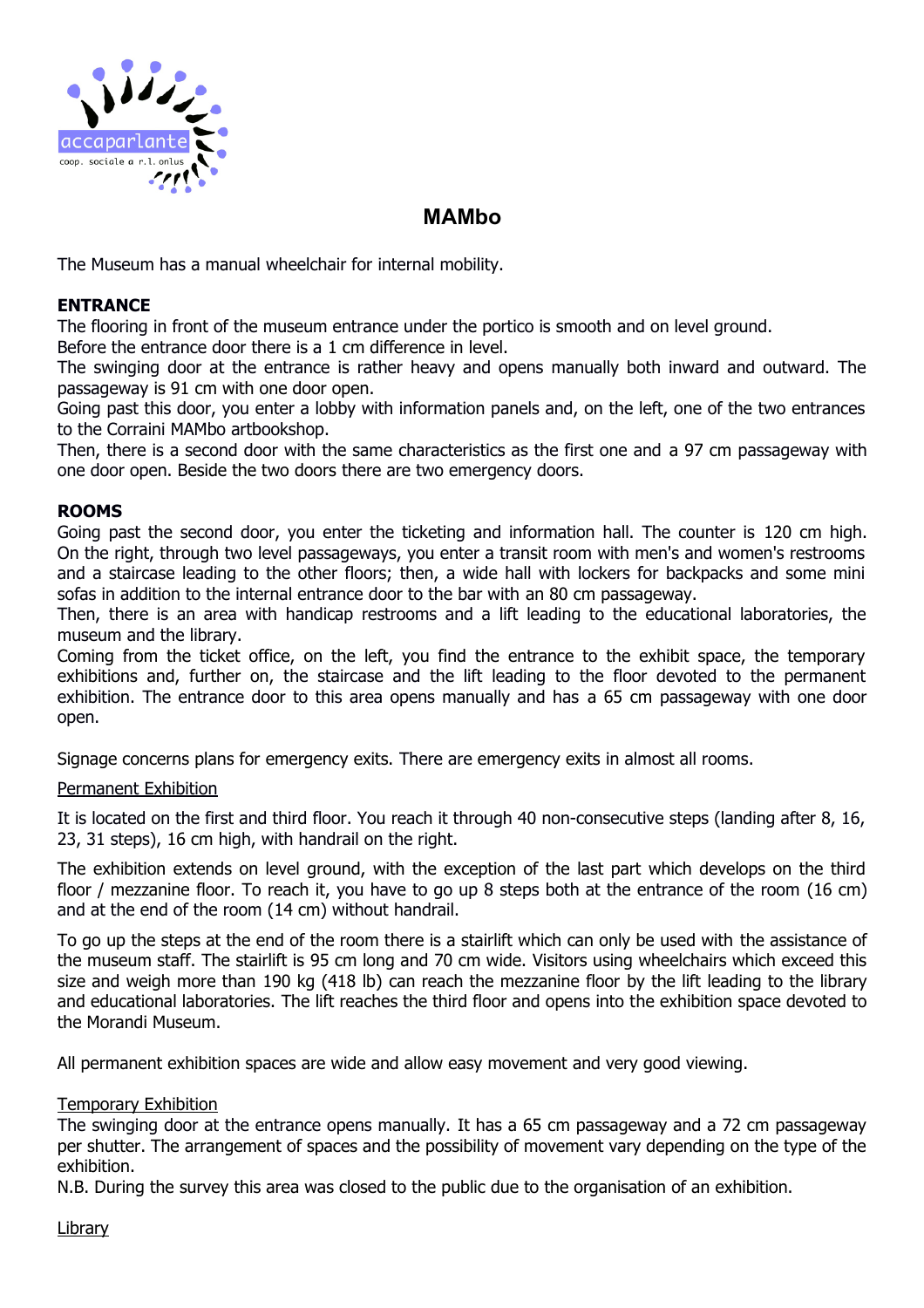To reach it, in addition to the second lift there are two stairways, each consisting of 24 non-consecutive steps 17 cm high (landing after 12 steps). The handrail is on the right on one stairway, on the left on the other one. The entrance door to the library has an 83 cm passageway.

Going past the door, there is a transit hall (with a handicap restroom) and then, through a 92 cm door, you enter the library. This features a main hall with consultation and study tables 73 cm high, with space below of 68 cm (height) and seat depth of 75 cm (total depth: 150 cm). In the middle of the hall on the left there are men's and women's restrooms. At the end of the hall, still on the left, there is a second room with sofas to read on.

# Educational department (basement floor)

To reach it, in addition to the second lift there are 24 non-consecutive steps 16 cm high (landing after 12 steps), with handrail on the right and on the left. Once you arrive at the bottom of the stairs, on the right, following a corridor, through a door measuring 93.5 cm and 87 cm wide per shutter, you enter the educational department room which is wide and allows easy movement. Inside, there is also the men's and women's restroom. Handicap restrooms (with another men's and women's restroom) are located before the entrance door to the educational department laboratories.

## Conference hall

It is located on the same floor as the educational department. To reach it, in addition to the second lift there are 24 non-consecutive steps 16 cm high (landing after 12 steps), with handrail on the right and on the left. The entrance door to the conference hall measures 89 cm and 92 cm wide per shutter. The hall is wide and allows easy movement and rest, especially along the perimeter.

# **LIFT/AIDS**

## First lift

It connects the ground floor to the first floor (permanent exhibition). It is a lift with free use. The external call button is placed at a height of 125 cm. The double side entrance doorway is 82 cm wide.

The internal width of the lift is 107 cm and the depth is 138 cm.

The relief button panel is placed at a maximum height of 100 cm. The floor arrival signal is visual and acoustic. Inside the lift there is an intercom at a height of 147 cm and an emergency button at a height of 90 cm.

#### Second lift

It connects the basement floor to the third floor. To use it, you have to contact either the ticket office staff or the exhibit space staff. The external call button is placed at a height of 120 cm. The double side entrance doorway is 90 cm wide. The internal width of the lift is 132 cm and the depth is 139 cm. The relief button panel is placed at a maximum height of 112 cm. The floor arrival signal is visual and acoustic. Inside the lift there is an intercom at a height of 146 cm and an emergency button at a height of 90 cm.

# **RESTROOMS**

#### Third floor handicap restroom

To use it you have to ask the staff for the key. The entrance doorway measures 89 cm wide. There is a suspended washbasin 82 cm high, with a lever tap. The space in front of the washbasin measures 116.5 cm. The toilet is 52 cm high, it is set on the floor and has an internal bidet. The space in front measures 117 cm, on the right 116.5 cm, on the left 24 cm. There are grab bars both to the left and to the right of the toilet, to the right of the washbasin and on the internal side of the door.

The men's and women's restrooms are located next to the handicap restroom.

# Ground floor handicap restroom

To use it you have to ask the staff for the key. The entrance doorway to the restroom measures 90 cm wide. There is a suspended washbasin 78 cm high, with a lever tap. The space in front of the washbasin